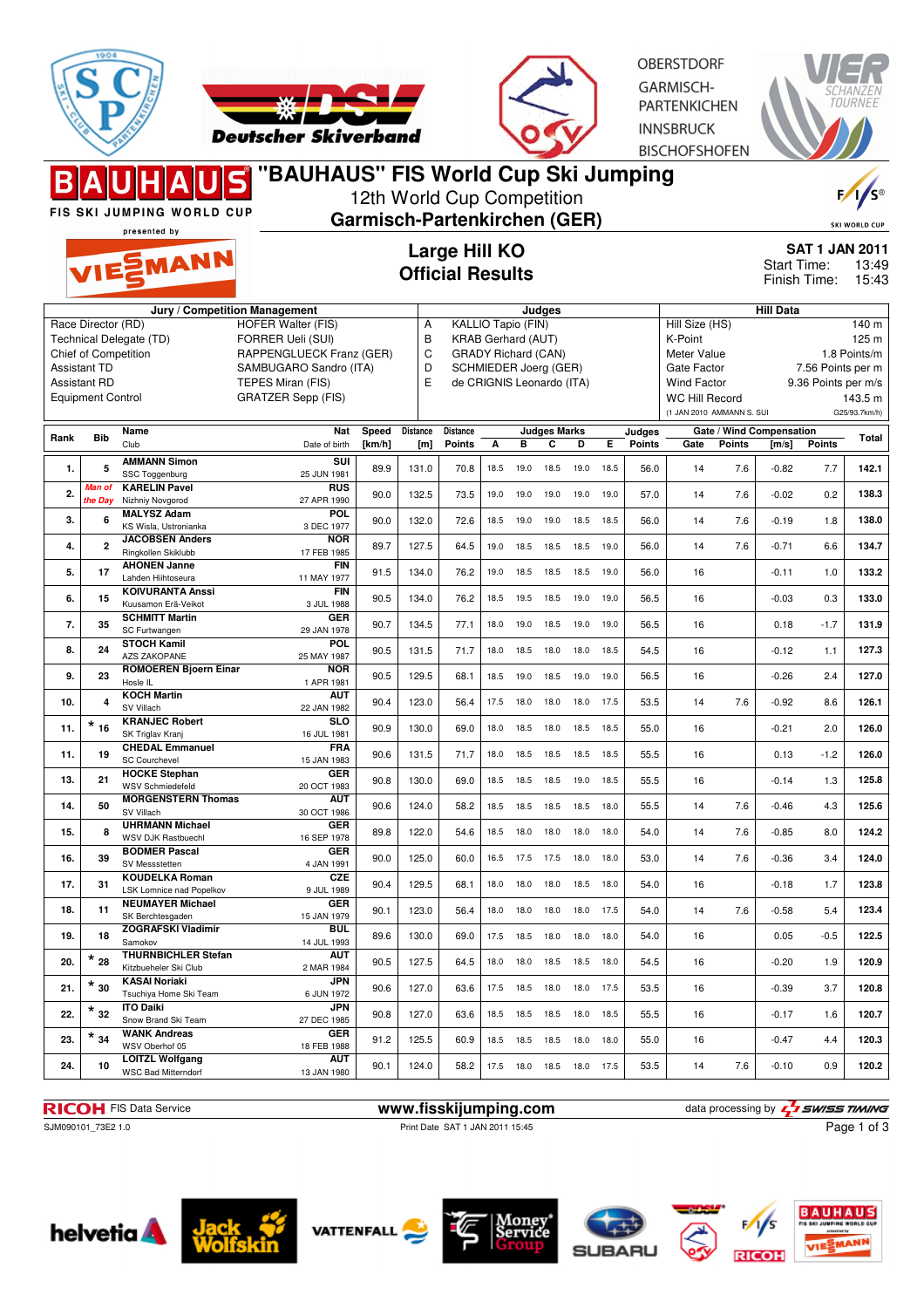



OBERSTDORE **GARMISCH-PARTENKICHEN INNSBRUCK BISCHOFSHOFEN** 



12th World Cup Competition FIS SKI JUMPING WORLD CUP **Garmisch-Partenkirchen (GER)** SKI WORLD CUP presented by **Large Hill KO SAT 1 JAN 2011** EMANN Start Time: 13:49 **Official Results** Finish Time: 15:43 **Speed Distance Distance Judges Marks Rank Bib Name Nat Judges Gate / Wind Compensation Gate Points [m/s] Points Total** Date of birth **Points** Club **[km/h] [m] Points A B C D E 25. 14 BARDAL Anders NOR** 24 AUG 1982 90.8 126.5 62.7 18.0 18.5 18.5 18.0 18.0 54.5 16 -0.19 1.8 **119.0** inkier Skiklubb/Tronderhopp 26. 29 **FREITAG Richard GER** 14 AUG 1991 90.4 125.5 60.9 18.0 18.0 18.0 18.5 18.0 54.0 16 -0.41 3.8 **118.7** SG Nickelhuette Aue **SLO**<br>20 SEP 1992 **27. 26 PREVC Peter** SK Triglav Kranj 20 SEP 1992 91.0 125.5 60.9 18.0 18.5 18.5 18.5 18.5 55.5 16 -0.14 1.3 **117.7 28. 13 LARINTO Ville FIN**<br>11 APB 1990 11 APR 1990 90.9 140.5 87.9 11.5 10.0 9.5 10.5 11.0 31.5 16 0.46 -4.3 **115.1** Lahden Hiihtoseura **AUT**<br>17 JUN 1985 **29. 9 FETTNER Manuel** SV Innsbruck-Bergisel 17 JUN 1985 89.8 113.0 38.4 17.5 17.5 17.5 17.0 17.0 52.0 14 7.6 -1.40 13.1 **111.1 30. 48 TROFIMOV Roman RUS**<br>19 NOV 1989 19 NOV 1989 89.1 110.5 33.9 17.5 17.5 17.5 17.0 16.5 52.0 14 7.6 -0.19 1.8 **95.3** Moskva Shvsm **Not qualified for Final Round 31. 33 JANDA Jakub CZE**<br>27 APR 1978 27 APR 1978 90.1 126.0 61.8 18.0 18.0 18.5 18.0 18.0 54.0 16 -0.38 3.6 **119.4** Dukla Libere **32. 44 SEDLAK Borek CZE** 15 JUN 1981 90.0 119.5 50.1 18.0 18.0 17.5 18.0 17.5 53.5 14 7.6 -0.63 5.9 **117.1** Dukla Liberec **NOR 33.** 20 EVENSEN Johan Remen<br>Molde Omegn Idrettforening 16 SEP 1985 90.9 126.0 61.8 18.0 18.0 18.0 18.0 18.0 54.0 16 -0.08 0.7 **116.5 34. 12 HAUTAMAEKI Matti FIN** 14 JUL 1981 90.3 122.0 54.6 16.0 17.0 17.0 17.5 17.5 51.5 14 7.6 -0.20 1.9 **115.6** Puijon Hiihtoseura **35. 37 TOCHIMOTO Shohei JPN** 21 DEC 1989 90.8 126.0 61.8 17.5 18.5 17.5 18.0 18.0 53.5 16 0.07 -0.7 **114.6** Snow Brand Ski Team **36. 1 HILDE Tom NOR**<br>22 SEP 1987 22 SEP 1987 90.2 115.0 42.0 18.0 18.0 17.5 17.5 17.0 53.0 14 7.6 -1.27 11.9 **114.5** Asker Skiklubb **37. 22 MATURA Jan CZE** 29 JAN 1980 90.4 124.5 59.1 17.5 18.0 18.0 18.0 17.5 53.5 16 -0.11 1.0 **113.6** Dukla Liberec **38. 49 PIKL Primoz SLO**<br>25 AUG 1982 25 AUG 1982 89.8 112.5 37.5 17.0 17.0 16.5 17.0 16.0 50.5 14 7.6 -1.81 16.9 **112.5** SSK Liubno BTC **39. 27 TEPES Jurij SLO**<br>14 FEB 1989 14 FEB 1989 90.7 123.5 57.3 17.5 18.5 18.0 18.0 18.0 54.0 16 -0.01 0.1 **111.4** SD Dolomiti **40. 40 KUBACKI Dawid POL** 12 MAR 1990 90.0 116.0 43.8 17.5 17.5 17.0 17.5 17.0 52.0 14 7.6 -0.84 7.9 **111.3** TS Wisla Zakopane **41. 25 KORNILOV Denis RUS** 17 AUG 1986 90.5 122.5 55.5 17.5 18.0 18.0 17.5 18.0 53.5 16 -0.16 1.5 **110.5** Sdushor N. Novgorod Dinamo **42. 47 FREUND Severin GER**<br>11 MAY 1988 11 MAY 1988 90.4 117.5 46.5 17.0 17.0 17.5 17.0 17.0 51.0 14 7.6 -0.10 0.9 **106.0** WSV DJK Rastbuech **43. 41 HLAVA Lukas** CZE<br>10 SEP 1984 10 SEP 1984 90.1 114.0 40.2 16.5 17.0 17.0 16.5 16.5 50.0 14 7.6 -0.77 7.2 **105.0** Dukla Liberec **44. 38 VELTA Rune NOR** 19 JUL 1989 90.6 115.5 42.9 17.0 17.5 17.5 17.5 17.0 52.0 16 -0.99 9.3 **104.2** Lommedalen Il **45. 36 HULA Stefan POL**<br>29 SEP 1986 29 SEP 1986 90.4 118.5 48.3 17.5 18.0 17.5 17.5 17.0 52.5 16 -0.27 2.5 **103.3** SSR LZS SOKOL Szczyrk **46. 46 MUSIOL Julian GER**<br>4 APR 1986 4 APR 1986 89.7 115.0 42.0 17.5 17.5 17.5 17.0 17.0 52.0 14 7.6 -0.08 0.7 **102.3** SCM Zella-Mehlis **47. 45 WATASE Yuta JPN** 8 AUG 1982 90.1 113.0 38.4 17.0 17.5 17.0 17.0 16.5 51.0 14 7.6 -0.44 4.1 **101.1** Snow Brand Ski Team **48. 43 HAYBOECK Michael AUT**<br>5 MAR 1991 5 MAR 1991 89.5 113.5 39.3 17.5 18.0 17.5 18.0 17.5 53.0 14 7.6 -0.11 1.0 **100.9** UVB Hinzenbach **49. 42 MECHLER Maximilian GER**<br>3 JAN 1984 3 JAN 1984 90.2 107.0 27.6 17.0 16.5 17.0 17.0 16.0 50.5 14 7.6 -1.05 9.8 **95.5** WSV Isny





**50. 3 KOFLER Andreas**

SV Innsbruck-Bergisel





**AUT**





17 MAY 1984 89.9 100.5 15.9 13.0 11.5 11.5 9.0 11.5 34.5 14 7.6 -0.49 4.6 **62.6**